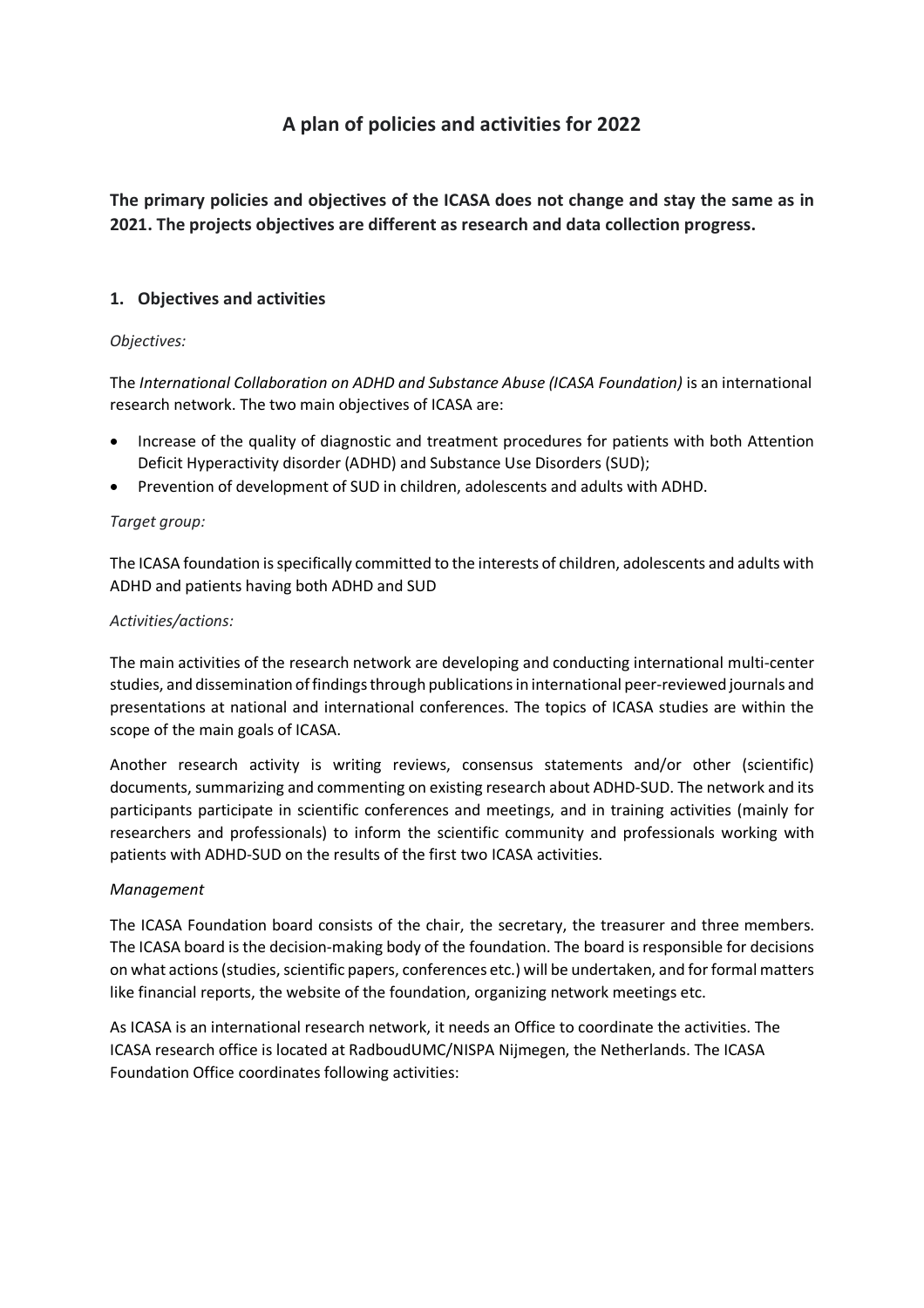## **1.1.Coordination of the ongoing projects in 2022**

## **INCAS Project**

The International Naturalistic Cohort Study of ADHD and Substance Use Disorders (INCAS): clinical characteristics, treatment, and outcome (INCAS). The aim of this study is to describe the treatments provided and the outcomes regarding ADHD symptoms and substance use in adult treatment seeking SUD patients with ADHD.

Data collection that started in October 2017 continued until 31st May 2021. After the inclusion of the new subjects, the total of N=549 participants were enrolled in the study. The follow up recruitment will continue in 2022. Until now 60% of the three month follow up data and 40% of the 9 month follow up data were collected. In terms of data analysis, in 2022 the first publications will be planned including the baseline data. The analysis including the follow up data will continue in 2023.

## **IASP-Genetics Project**

The IASP-Genetics-project is a continuation of the IASP projects. The extraction of the DNA was completed in 2021. Thus, the data analysis on the sampled DNA will start in 2022.

#### **IASP-2 Project**

The IASP-2 Project is a replication study of the IASP Project. The study additionally includes data on nicotine use and dependence in the groups of treatment seeking SUD patients with and without ADHD. The IASP-2 project includes data from Puerto Rican and South Africa. In 2022, the data analysis and publication of the results is planned.

#### **1.2.Setting up new research projects and seeking funding for these projects**

To keep on working towards the ICASA Foundation goals, it is necessary to set up new research projects, and find new funding resources. This is a joint effort of the board and the ICASA members network. The ICASA Foundation Research Office has a coordinating role in this activity.

In 2022, the preparation of a new study concerning ADHD and SUD in adolescents will continue. This in line with our mission, in particular with aspect of prevention of SUD in adolescent ADHD patients. We aim to gain more expertise on child and adolescence. More specifically, the online survey to select possible candidate countries to participate in research project will be prepared and carried out.

## **1.3.Organizing participation in International Conferences and training activities**

In order to inform the scientific community, and professionals working in the SUD-ADHD field, ICASA participates in symposia, lectures and training activities. These activities are organized via the ICASA Foundation Research Office.

In 2022, due to Corona restrictions the regular meetings will take place on-line. The next ICASA Network meeting is scheduled for January 2022. During this event, members of the ICASA network will discuss recent results and provide an update on ongoing projects. The ICASA Board meeting is planned on the same day, during which the update of the planning for the rest of the year will be discussed.